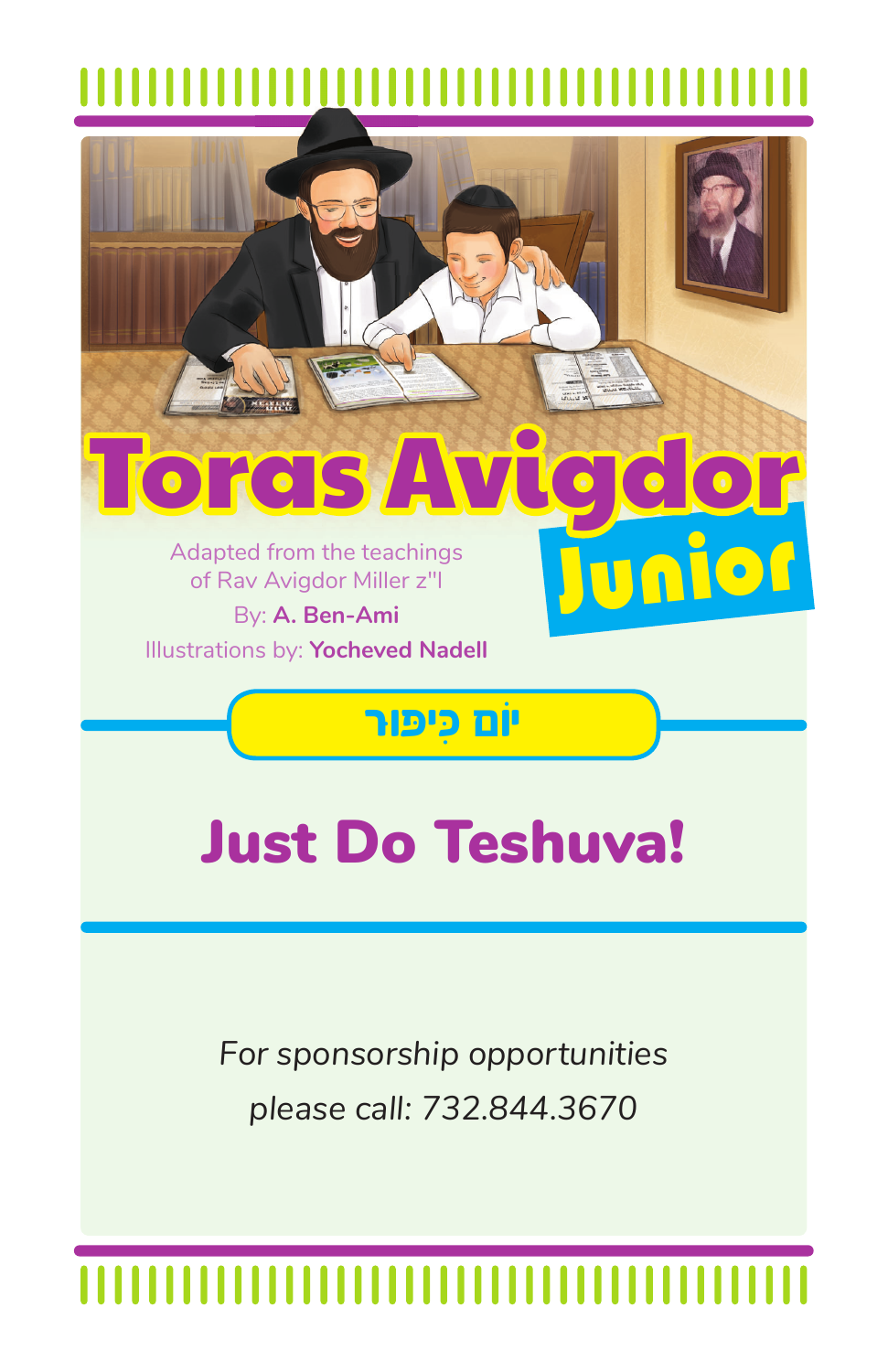## $\blacksquare$  Yom Kippur  $\blacksquare$ **Just Do Teshuva!**

"Genendy," Totty said to his oldest daughter as she hung up the phone. "Do you realize that about half of what you and Miriam Chana just discussed on the phone was Lashon Hora?*"*

"Ummm, I guess you're right, Totty," said Genendy quietly. "But it's just so hard for me to be careful with how I speak about others. What am I supposed to do?"

"We can discuss some ideas to help you with Shmiras Halashon," answered Totty. "But first, you need to do *teshuva* and say you're sorry to Hashem."

"But Totty," Genendy said. "How can I do *teshuva* first? Morah Tziporah told us that doing *teshuva* before getting rid of the *aveirah* itself, is like going to the *mikveh* while holding something *tamei*, which of course won't make a person *tahor*. And I'm not sure yet how to stop talking Lashon Hora, so what's the point in doing *teshuva* now?"

"Well Genendy," said Totty. "I'm sure you remember this from Novi, but I want to talk about a story that happened shortly after the Bnei Yisroel entered Eretz Yisroel.

"After the tremendous *nissim* in the war of Yericho, all of the *goyim* were terrified. The next city the Yidden conquered was 'Ai'. But here a tragedy happened, 36 Yidden died! The Bnei Yisroel were very surprised. Nobody was supposed to die when Hashem was fighting with us!

"Yehoshua and the Zekeinim cried out to Hashem, asking why this happened. Hashem said that someone had stolen from the city of Yericho. Everything in Yericho was supposed to have been destroyed. Nobody was allowed to take **anything** and someone didn't listen to Hashem!

"So to find out who was guilty, they did a sort of *goral* using the Choshen."

"Totty," said Shmuly, who had just walked into the living room and was listening to the story. "With my Rebbe we learned the *pshat* of the Metzudas Dovid, that Yehoshua made everyone walk in front of the Aron."

"Ah, that's great!" smiled Totty. "Let's tell the story according to that *pshat -* that's even **more** exciting!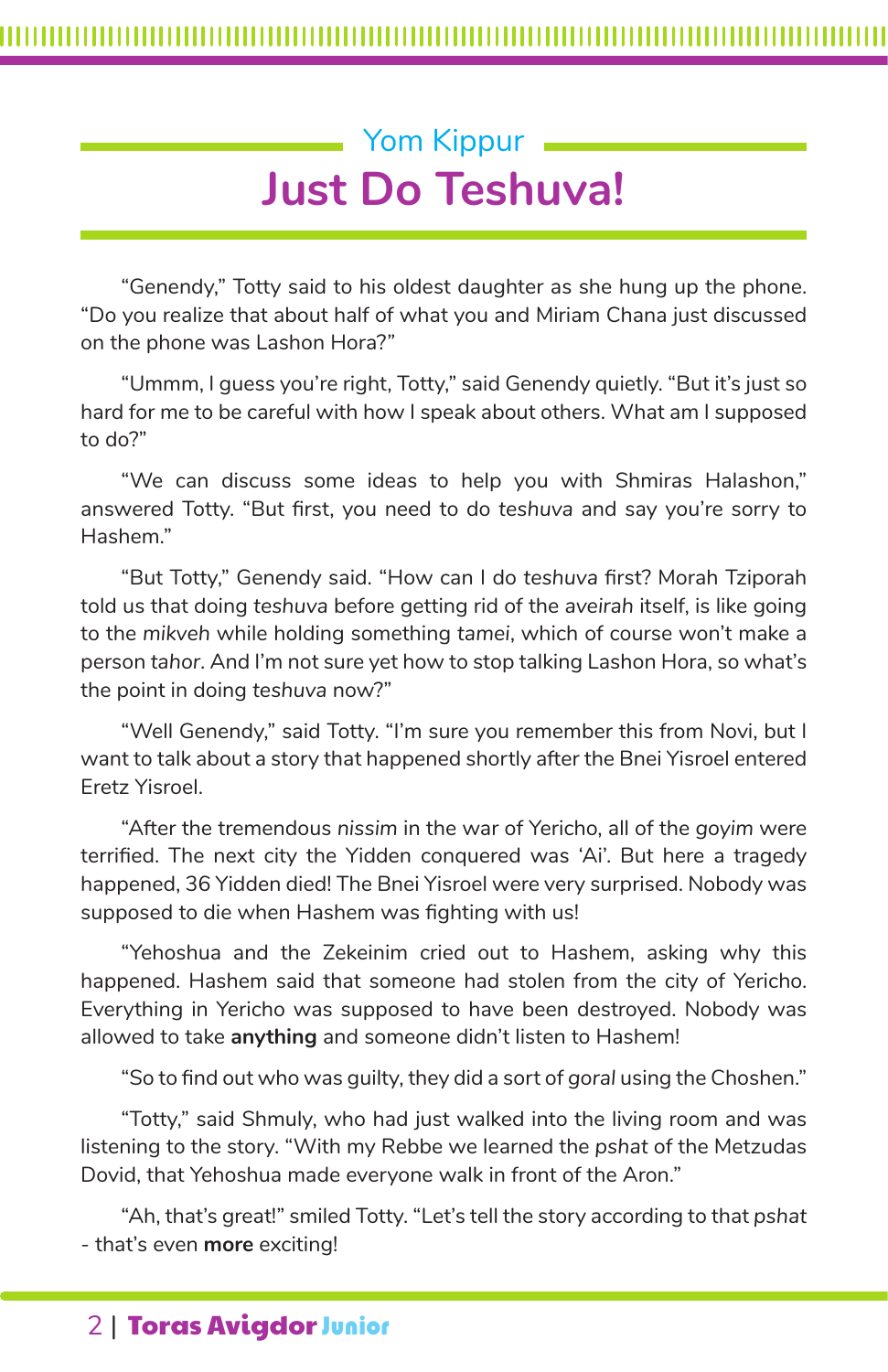"So Yehoshua had all the men of the Am Yisroel walk past the Aron. But as everyone walked by, Shevet Yehuda got stuck - they couldn't move, they were frozen in place! The *aron* was 'saying' something here. It seemed obvious that the guilty one was from Shevet Yehuda.

"So now Yehoshua had the entire Shevet Yehuda walk in front of the *aron*  and this time the Mishpacha of Zerach got frozen in place. 'Aha,' said Yehoshua, 'he's from this *mishpacha'.* So Mishpachas Zerach now walked by and the family of Zavdi got frozen. Finally the family of Zavdi walked by the *aron* and everyone walked successfully by, except for one man named Achan, who got frozen in place.



**Ias Yom Kippur | 3**